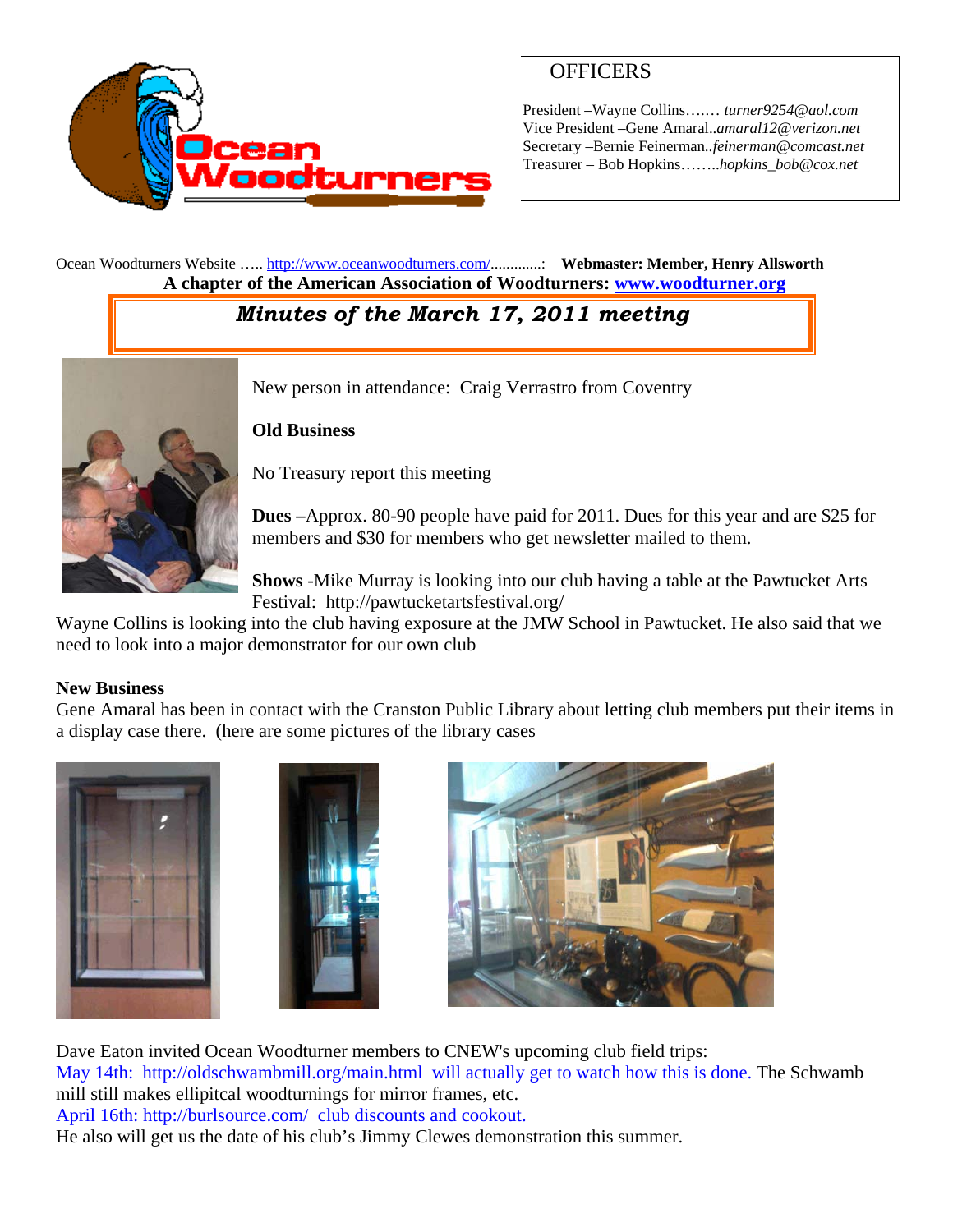# **Show and Tell**

George Nazareth with a segmented bowl of Dark Cherry and Purple Heart. l

The base is a solid piece of dark Cherry as are the two thin pieces of Purple Heart, but all the other layers are made in 12 segments.

Paul Tavares - used scraps off maple, blood wood, and some unknown brown wood .









Bill Smith with a set of nested bowls Chris horn made this wood serving tray?



### **Demonstration**

Dave Eaton went through the steps involved in making a bowl from a board. A step by step Power Point (?) set of charts, including spreadsheets of kerf widths and cut angles were shown. A chart was also shown that showed other shapes (not just an ice cream cone shape) that could be made. For more information contact Dave Eaton at dave@eaton9999.com Here are some photos from the demonstraton